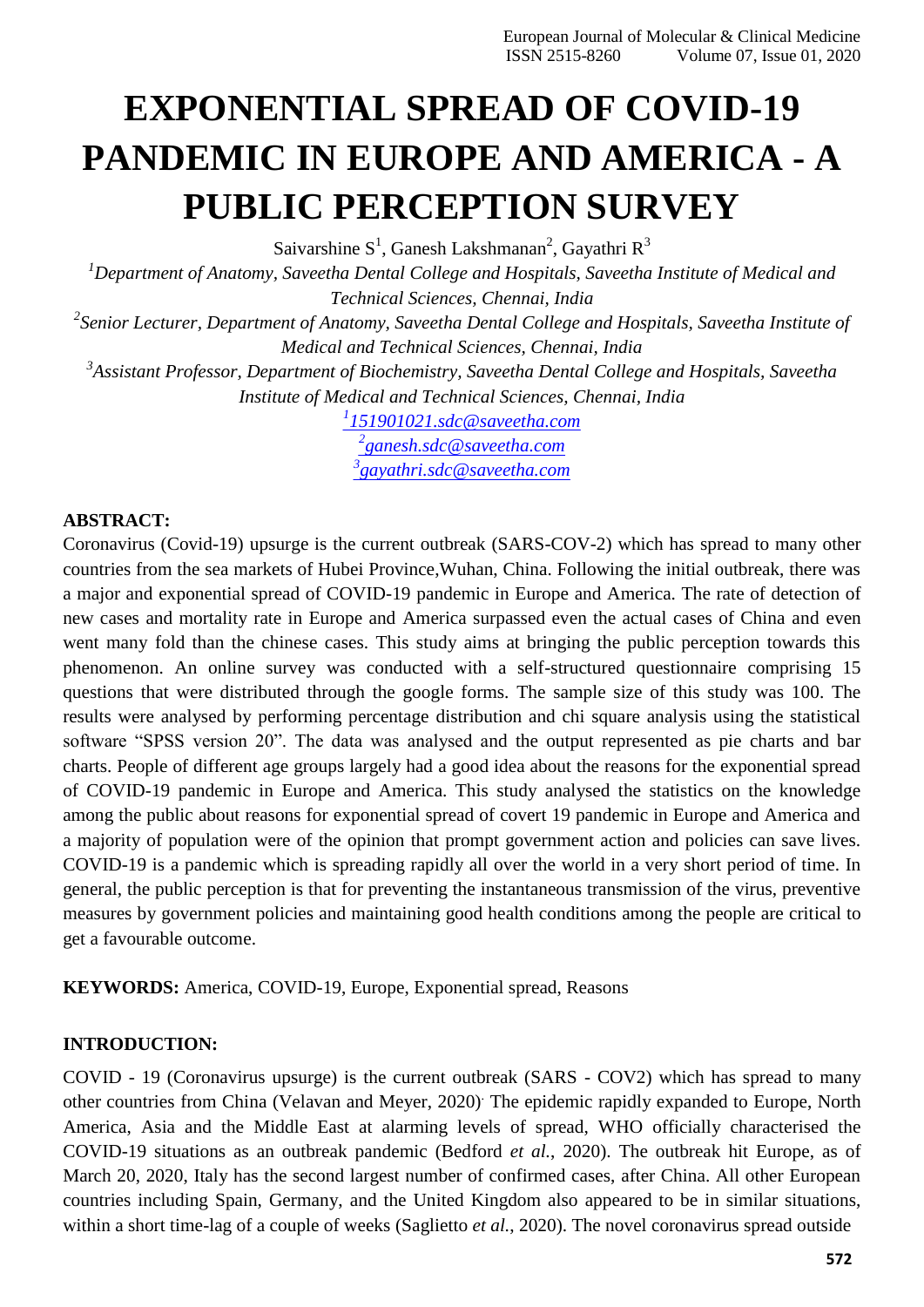China spanning 25 countries over the next few months worldwide from China. Early local transmission outside China was reported in Germany, France, Japan, Malaysia, Singapore, South Korea, Spain, Thailand, Vietnam, Iran, the United Arab Emirates, the UK and the USA. Almost all the habitat continents reported confirmed cases of COVID-19 [\(Gilbert](https://paperpile.com/c/7LG9TY/0EH0) *et al.*, 2020).

To contain COVID-19 spread in the United States from the present scenario, it might require severe social distancing measures maintained for an entire year or even 18 months to avoid severe public health consequences [\(Atkeson, 2020\). P](https://paperpile.com/c/7LG9TY/ojxI)ioneering the fast-growing epidemic, European countries have put into action, non-pharmaceutical interventions including case isolation, closure of schools and universities, banning of mass gatherings, public events and social distancing which is the key element of prevention including local and national lockdowns [\(Flaxman](https://paperpile.com/c/7LG9TY/zf5k) *et al.*, 2020). The size and persistence of the economic impact is unfathomable. The disease is still spreading rapidly in dozens of countries [\(Baldwin and](https://paperpile.com/c/7LG9TY/x3jx) [Tomiura,](https://paperpile.com/c/7LG9TY/x3jx) 2020).

Previously our team had conducted numerous clinical trials [\(Seppan](https://paperpile.com/c/7LG9TY/xPpe) *et al.*, 2018); (Sekar *et al.*[, 2019\);](https://paperpile.com/c/7LG9TY/uiwe) [\(Johnson](https://paperpile.com/c/7LG9TY/dJlG) *et al.*, 2020), forensic trials (Keerthana and Thenmozhi, 2016; [\(Krishna, Nivesh Krishna and](https://paperpile.com/c/7LG9TY/yUCD) [Yuvaraj Babu, 2016\);](https://paperpile.com/c/7LG9TY/yUCD) [\(Pratha, Ashwatha Pratha and Thenmozhi, 2016\);](https://paperpile.com/c/7LG9TY/J2rX)[\(Keerthana and Thenmozhi,](https://paperpile.com/c/7LG9TY/31hi) [2016\);](https://paperpile.com/c/7LG9TY/31hi) [\(Subashri and Thenmozhi, 2016\);](https://paperpile.com/c/7LG9TY/gnsm) [\(Nandhini](https://paperpile.com/c/7LG9TY/J97j) *et al.*, 2018)), survey based studies [\(Thejeswar and](https://paperpile.com/c/7LG9TY/xcMV) [Thenmozhi, 2015\)\(Samuel and Thenmozhi, 2015\);](https://paperpile.com/c/7LG9TY/xcMV) [\(Sriram, Thenmozhi and Yuvaraj, 2015\);](https://paperpile.com/c/7LG9TY/Fovi) [\(Thejeswar](https://paperpile.com/c/7LG9TY/xcMV) [and Thenmozhi, 2015\),](https://paperpile.com/c/7LG9TY/xcMV) review based studies [\(Menon and Thenmozhi, 2016\)\(Hafeez and Thenmozhi,](https://paperpile.com/c/7LG9TY/2W9O) [2016\);](https://paperpile.com/c/7LG9TY/oxqK) [\(Menon and Thenmozhi, 2016\),](https://paperpile.com/c/7LG9TY/2W9O) and *in vitro* studies [\(Choudhari and Thenmozhi, 2016\);](https://paperpile.com/c/7LG9TY/EfOy) [\(Kannan](https://paperpile.com/c/7LG9TY/z0gq) [and Thenmozhi, 2016\)](https://paperpile.com/c/7LG9TY/z0gq) by students over the past 5 years. Now we are focusing on epidemiological surveys. The idea for this stemmed from the current interest in our community. The main aim of the study is to analyse and study the public perception of reasons for the exponential spread of COVID-19 pandemic in Europe and America. This study hopes at fulfilling the effective spread on awareness and spread of COVID-19 which is unpredictable and assessing the opinion of the general public about the pandemic spread in Europe and America.

## **MATERIALS AND METHODS:**

A self-structured questionnaire survey based on the reasons for the exponential spread of the COVID-19 pandemic in Europe and America was created . The questionnaire was validated in a standard manner using internal and external validity measures. To minimize the errors due to sampling bias measures such as selecting participants randomly, steps to prevent asking irrelevant questions and age groups are taken. It was a cross-sectional observational study comprising a study population of sample size of 105 people belonging to all age groups that were circulated to the general public on an online survey link using google forms. The study population was asked to take up the survey. The results were analysed by performing the statistical software "SPSS VERSION 20". The data was represented in the pie chart and bar chart formats.

## **RESULTS AND DISCUSSION:**

The results and statistics were analysed using SPSS software. Majority of the respondents were assessed to have good knowledge about the reasons for the exponential spread of the COVID -19 pandemic in Europe and America.

When asked about the exponential spread of COVID-19 pandemic in Europe and America (Fig 1), 100% respondents - 79% respondents were aware about the pandemic and 21% were not aware of it. According to [\(Saglietto](https://paperpile.com/c/7LG9TY/IUcI) *et al.*, 2020), the outbreak hit Europe as of March 20, 2020, Italy had the second largest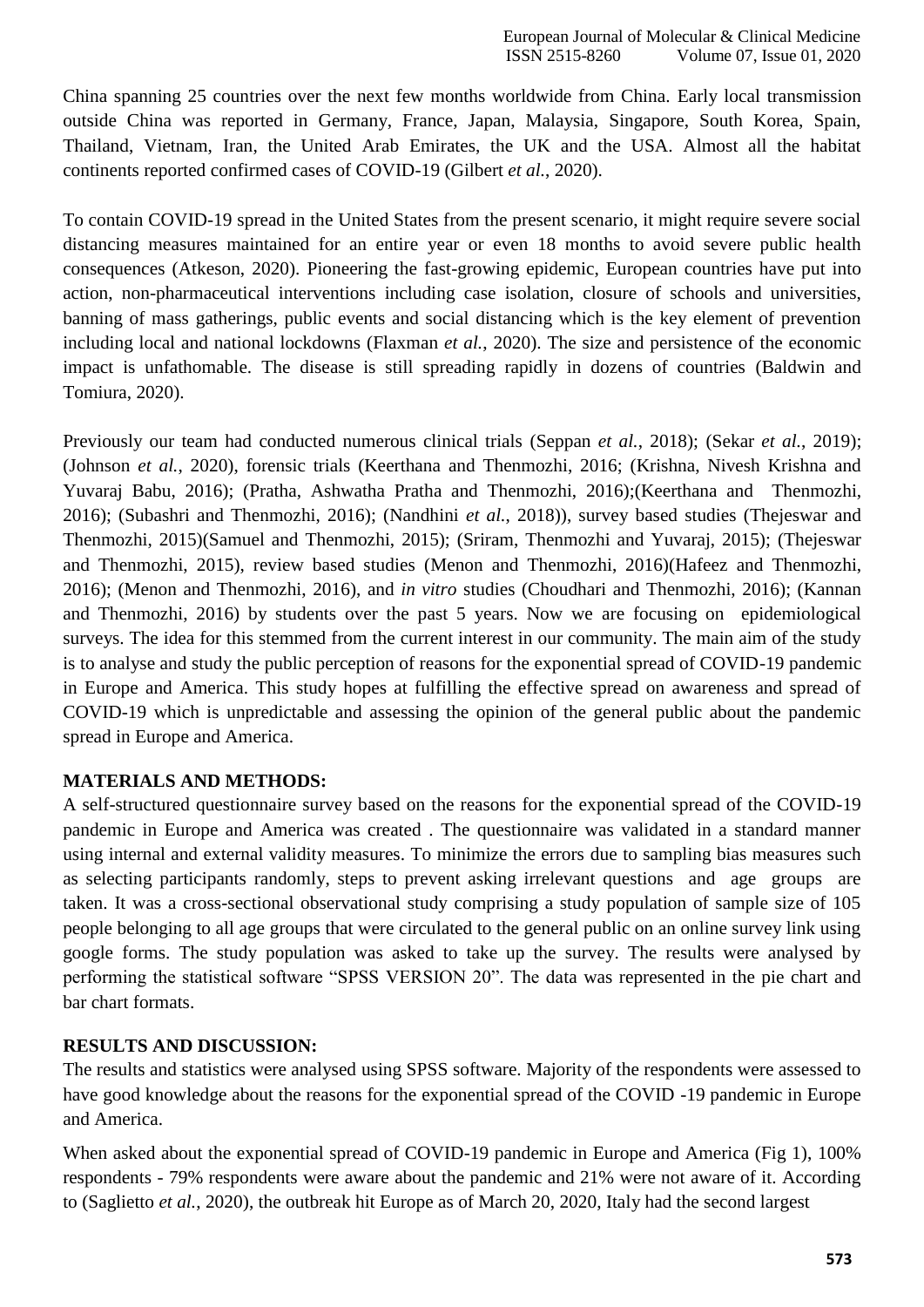number of confirmed cases after China. All the other European countries also appeared to be in a similar situation, with just a short time lag of a couple of weeks.

When asked if they know America has limited measures to control the virus spread compared to the other countries (Fig 2), 100% respondents - 71.4% voted "Yes" , 28.6% voted "No". Bar Chart representing association between gender and knowledge on exponential spread of COVID-19 in Europe and America. Out of 79% of the participants who had answered yes the pandemic spread widely, 43% constituted males and 36% constituted females. Out of 21% of the participants who answered no while 13% participants were male and 8% participants were female. Hence there is no difference between the gender and knowledge exponential spread of COVID-19 in Europe and America. Pearson chi square value: 0.378 , P value  $= 0.540$  ( $> 0.05$ ) is statistically not significant (Fig.14). According to [\(Omer, Malani and Del Rio,](https://paperpile.com/c/7LG9TY/WcX5) [2020\) s](https://paperpile.com/c/7LG9TY/WcX5)tated that COVID -19 infection as identified in Washington state on January 20, 2020 more than 235000 cases have been identified across the US in just over two months. The challenges in expanding testing capacity and the faces of people under investigation, the number of cases is likely much higher.

When asked if the spread is faster than the testing capacity (Fig. 3), amog 100% respondents, 62.9% think it's 'True', 37.1% think it's 'Not true'. According to [\(Sohrabi](https://paperpile.com/c/7LG9TY/fH45) *et al.*, 2020), the virus is spread by human - to - human transmission via droplets or direct contact and infection [\(Hafeez and Thenmozhi,](https://paperpile.com/c/7LG9TY/oxqK) [2016\)](https://paperpile.com/c/7LG9TY/oxqK) has been estimated to have an incubation period of 6.4 days and a reproduction number of 2.24- 3.58. When asked if they think public health services are uneven so that the virus spread so quickly (Fig. 4), out of 100% respondents, 75.2% agree and 24.8% disagree. Bar chart representing association between gender and knowledge on exponential spread of COVID-19 in Europe and America. Out of 79% of the participants who had answered yes the pandemic spread widely, 43% constituted males and 36% constituted females. Out of 21% of the participants who answered no, 13% participants were male and 8% participants were female. Hence there is no difference between the gender and knowledge exponential spread of COVID-19 in Europe and America. Pearson chi square value:  $0.378$ , P value =  $0.540$  ( $>0.05$ ) Statistically not significant (Fig.15). According to the survey, as the virus spreads so rapidly, WHO (World Health Organization) declares a global emergency.

When asked if they think medical professionals (Li *et al.*[, 2020\) w](https://paperpile.com/c/7LG9TY/BMNb)ith the most affected in America and Europe (Fig. 6), 100% respondents - 66.7% say 'Yes' and 33.3% say 'No'. Bar Chart representing association between gender and knowledge on medical professionals in Europe and America. Out of 67% of the participants who had answered yes that they knew about the medical professionals in Europe and America, 37% constituted males and 30% constituted females. Out of 33% of the participants who answered no, 19% participants were male and 14% participants were female. Hence, there is no difference between the gender and knowledge on medical professionals in Europe and America. Pearson chi square value:  $0.050$ , P value =  $0.824$  ( $>0.05$ ) Statistically not significant (Fig. 16). According to a report by Grassell[i\(Grasselli, Pesenti and Cecconi, 2020\),](https://paperpile.com/c/7LG9TY/bGq5)card positive cases kept increasing and the increasing ICU search capacity in order to treat the patients [\(Choudhari and Thenmozhi, 2016\).](https://paperpile.com/c/7LG9TY/EfOy)

When asked if they think human and material resources are not guaranteed (Fig. 5), out of 100% respondents, 72.4% agree and 27.6% disagree. According to [\(Ozili and Arun, 2020\) ,](https://paperpile.com/c/7LG9TY/6NxM) Spillover of Covid - 19 has a great impact on the global economy. When asked if they think there is a lack of sanitary material to the hospital for the kind of crisis which is the major cause (Fig. 7), among 100% respondents, 80% say "Yes", 20% say 'No'. According to [\(Onder, Rezza and Brusaferro, 2020\),](https://paperpile.com/c/7LG9TY/IYA3) case of fatality rate and the characteristics of patients dying in relation to COVID-19 in Italy was discussed.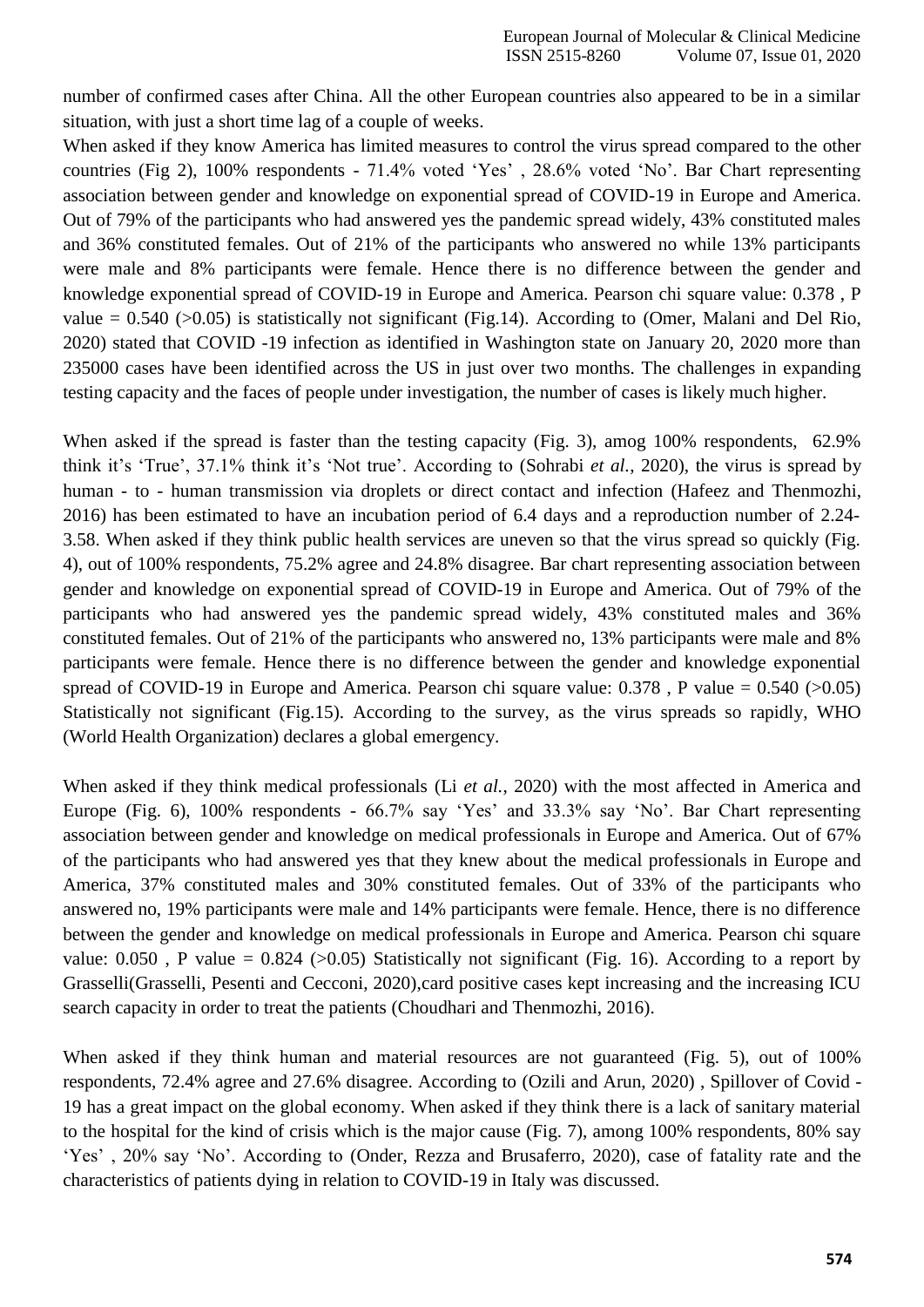When asked if the pandemic is widely spread in Spain and Italy (Fig. 8), 100% respondents - 80% agree and 20% disagree. [\(Rudan, 2020\).](https://paperpile.com/c/7LG9TY/e3g2) Bar chart representing association between gender and knowledge on medical professionals in Europe and America. Out of 67% of the participants who had answered yes that they knew about the medical professionals in Europe and America, 37% constituted males and 30% constituted females. Out of 33% of the participants who answered no, 19% participants were male and 14% participants were female. Hence there is no difference between the gender and knowledge on medical professionals in Europe and America. Pearson chi square value:  $0.050$ , P value =  $0.824$  ( $>0.05$ ) statistically not significant (Fig. 17).

When asked if Spain has elderly population who are more vulnerable to the infection (Fig. 9). Out of 100% respondents, 79% agree and 21% disagree [\(Nikolich-Zugich](https://paperpile.com/c/7LG9TY/h6Tf) *et al.*, no date). When asked if the public health systems had major gaps in the early detection of the infections (Fig. 10), out of 100% respondents, 76.2% agreed and 23.8% disagreed [\(MacIntyre and Heslop, 2020\).](https://paperpile.com/c/7LG9TY/PHTt) When asked if countries use PCR (Polymerase chain reaction) which is the only method used to analyze the virus (Fig. 11), in 100% respondents, 83.8% agree and 16.2% disagree [\(Saglietto](https://paperpile.com/c/7LG9TY/IUcI) *et al.*, 2020). When asked if social distancing is the major procedure advised to combat the spread of hundred percent respondents (Fig. 12), 85.7% agree and 14.3% disagree (Ke *et al.*[, 2020\). T](https://paperpile.com/c/7LG9TY/Xlii)he future scope of the study includes enabling one to create and analyse the reasons on the spread of COVID-19 pandemic in Europe and America with a larger population. The limitations of the study includes minimum articles referred and a minimal sample size.

## **CONCLUSION:**

By the survey it can be concluded that the general perception of the public is that a more severe approach and aggressive policy making could have averted and mitigated the COVID-19 catastrophe in the western world. A comparative analysis of steps taken by the governments which handled the COVID-19 crisis well and those didn"t could be useful to form protocols in future pandemics.

## **AUTHOR CONTRIBUTION:**

All the authors contributed equally in concept, design, carrying out the research and analysis of the study.

# **CONFLICT OF INTEREST:**

The authors have none to declare.

## **REFERENCES:**

[1] [Atkeson, A. \(2020\) "What Will Be the Economic Impact of COVID-19 in the US? Rough Estimates of](http://paperpile.com/b/7LG9TY/ojxI) [Disease Scenarios". doi:](http://paperpile.com/b/7LG9TY/ojxI) [10.3386/w26867](http://paperpile.com/b/7LG9TY/ojxI)[.](http://dx.doi.org/10.3386/w26867)

[2] Baldwin, R. and Tomiura, E. (2020) "Thinking ahead about the trade impact of COVID-19", Economics in the Time of COVID-19, 59. Available at: [https://www.primo-europe.eu/wp](https://www.primo-europe.eu/wp-content/uploads/2020/03/ecointhetimesofcovid19.pdf#page%3D66)[content/uploads/2020/03/ecointhetimesofcovid19.pdf#page=66.](https://www.primo-europe.eu/wp-content/uploads/2020/03/ecointhetimesofcovid19.pdf#page%3D66)

[3] Bedford, J. et al. (2020) 'COVID-19: towards controlling of a pandemic', The Lancet, 395(10229), pp. [1015–1018. doi:](http://paperpile.com/b/7LG9TY/OT45) [10.1016/S0140-6736\(20\)30673-5](http://paperpile.com/b/7LG9TY/OT45)[.](http://dx.doi.org/10.1016/S0140-6736(20)30673-5)

[4] [Choudhari, S. and Thenmozhi, M. S. \(2016\) "Occurrence and Importance of Posterior Condylar](http://paperpile.com/b/7LG9TY/EfOy) [Foramen", Research Journal of Pharmacy and Technology, p. 1083. doi:](http://paperpile.com/b/7LG9TY/EfOy) [10.5958/0974-](http://dx.doi.org/10.5958/0974-360x.2016.00206.7) [360x.2016.00206.7.](http://dx.doi.org/10.5958/0974-360x.2016.00206.7)

[5] [Flaxman, S. et al. \(2020\) "Report 13: Estimating the number of infections and the impact of](http://paperpile.com/b/7LG9TY/zf5k) nonpharmaceutical interventions on COVID-19 in 11 European countries'. dsprdpub.cc.ic.ac.uk. Available at: https://dsprdpub.cc.ic.ac.uk:8443/handle/10044/1/77731.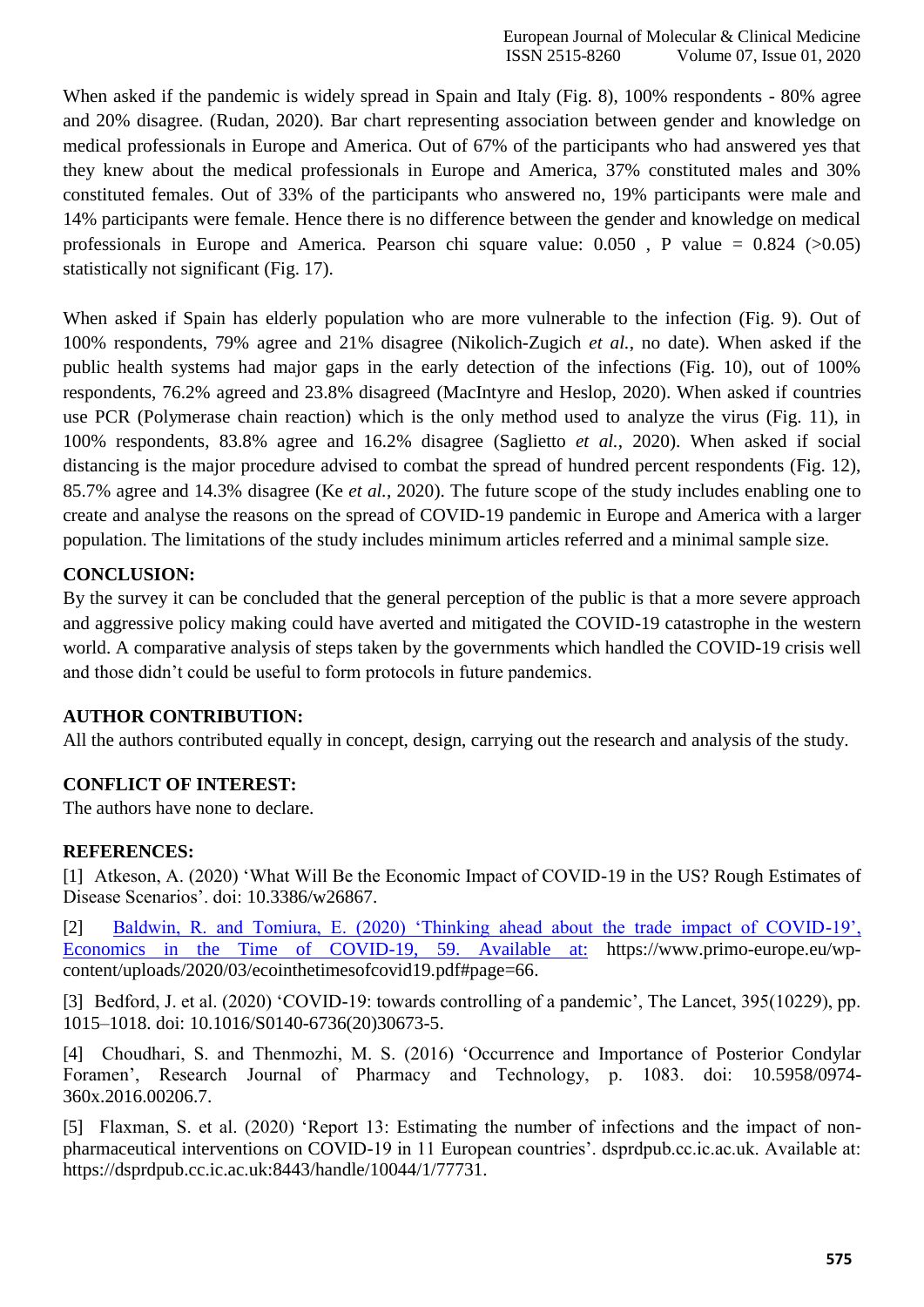[6] [Gilbert, M. et al. \(2020\) "Preparedness and vulnerability of African countries against importations of](http://paperpile.com/b/7LG9TY/0EH0) [COVID-19: a modelling study", The Lancet, 395\(10227\), pp. 871–877. doi:](http://paperpile.com/b/7LG9TY/0EH0) [10.1016/S0140-](http://dx.doi.org/10.1016/S0140-6736(20)30411-6) [6736\(20\)30411-6.](http://dx.doi.org/10.1016/S0140-6736(20)30411-6)

[7] [Grasselli, G., Pesenti, A. and Cecconi, M. \(2020\) "Critical Care Utilization for the COVID-19](http://paperpile.com/b/7LG9TY/bGq5) [Outbreak in Lombardy, Italy: Early Experience and Forecast During an Emergency Response", JAMA: the](http://paperpile.com/b/7LG9TY/bGq5) [journal of the American Medical Association. doi:](http://paperpile.com/b/7LG9TY/bGq5) [10.1001/jama.2020.4031.](http://paperpile.com/b/7LG9TY/bGq5)

[8] Hafeez, N. and Thenmozhi (2016) 'Accessory foramen in the middle cranial fossa', Research Journal [of Pharmacy and Technology, p. 1880. doi:](http://paperpile.com/b/7LG9TY/oxqK) [10.5958/0974-360x.2016.00385.1](http://paperpile.com/b/7LG9TY/oxqK)[.](http://dx.doi.org/10.5958/0974-360x.2016.00385.1)

[9] [Johnson, J. et al. \(2020\) "Computational identification of MiRNA-7110 from pulmonary arterial](http://paperpile.com/b/7LG9TY/dJlG) [hypertension \(PAH\) ESTs: a new microRNA that links diabetes and PAH", Hypertension research: official](http://paperpile.com/b/7LG9TY/dJlG) [journal of the Japanese Society of Hypertension, 43\(4\), pp. 360–362. doi:](http://paperpile.com/b/7LG9TY/dJlG) [10.1038/s41440-019-0369-5.](http://paperpile.com/b/7LG9TY/dJlG)

[10] Kannan, R. and Thenmozhi, M. S. (2016) 'Morphometric Study of Styloid Process and its Clinical Importance on Eagle's Syndrome', Research Journal of Pharmacy and Technology, p. 1137. doi: [10.5958/0974-360x.2016.00216.x.](http://dx.doi.org/10.5958/0974-360x.2016.00216.x)

[11] [Keerthana, B. and Thenmozhi, M. S. \(2016\) "Occurrence of foramen of huschke and its clinical](http://paperpile.com/b/7LG9TY/31hi) significance', Research Journal of Pharmacy and Technology, p. 1835. doi: [10.5958/0974-](http://dx.doi.org/10.5958/0974-360x.2016.00373.5) [360x.2016.00373.5.](http://dx.doi.org/10.5958/0974-360x.2016.00373.5)

[12] Ke, R. et al. (2020) 'Fast spread of COVID-19 in Europe and the US and its implications: even modest public health goals require comprehensive intervention'. Available at: [https://europepmc.org/article/ppr/ppr141121.](https://europepmc.org/article/ppr/ppr141121)

[13] [Krishna, R. N., Nivesh Krishna, R. and Yuvaraj Babu, K. \(2016\) "Estimation of stature from](http://paperpile.com/b/7LG9TY/yUCD) [physiognomic facial length and morphological facial length", Research Journal of Pharmacy and](http://paperpile.com/b/7LG9TY/yUCD) [Technology, p. 2071. doi:](http://paperpile.com/b/7LG9TY/yUCD) [10.5958/0974-360x.2016.00423.6.](http://paperpile.com/b/7LG9TY/yUCD)

[14] Li, J.-P. O. et al. (2020) 'Novel Coronavirus disease 2019 (COVID-19): The importance of recognising possible early ocular manifestation and using protective eyewear', The British journal of [ophthalmology, 104\(3\), pp. 297–298. doi:](http://paperpile.com/b/7LG9TY/BMNb) [10.1136/bjophthalmol-2020-315994.](http://paperpile.com/b/7LG9TY/BMNb)

[15] MacIntyre, C. R. and Heslop, D. J. (2020) 'Public health, health systems and palliation planning for [COVID-19 on an exponential timeline", The Medical journal of Australia, 212\(10\), pp. 440–442.e1. doi:](http://paperpile.com/b/7LG9TY/PHTt) [10.5694/mja2.50592.](http://dx.doi.org/10.5694/mja2.50592)

[16] Menon, A. and Thenmozhi, M. S. (2016) 'Correlation between thyroid function and obesity', [Research Journal of Pharmacy and Technology, p. 1568. doi:](http://paperpile.com/b/7LG9TY/2W9O) [10.5958/0974-360x.2016.00307.3](http://paperpile.com/b/7LG9TY/2W9O)[.](http://dx.doi.org/10.5958/0974-360x.2016.00307.3)

[17] Nandhini, J. S. T. et al. (2018) 'Size, Shape, Prominence and Localization of Gerdy's Tubercle in Dry Human Tibial Bones', Research Journal of Pharmacy and Technology, p. 3604. doi: [10.5958/0974-](http://dx.doi.org/10.5958/0974-360x.2018.00663.7) [360x.2018.00663.7.](http://dx.doi.org/10.5958/0974-360x.2018.00663.7)

[18] [Nikolich-Zugich, J. et al. \(no date\) "SARS-CoV-2 and COVID-19 in older adults: what we may](http://paperpile.com/b/7LG9TY/h6Tf) [expect regarding pathogenesis, immune responses, and outcomes. GeroScience](http://paperpile.com/b/7LG9TY/h6Tf) 2020".

[19] [Omer, S. B., Malani, P. and Del Rio, C. \(2020\) "The COVID-19 Pandemic in the US: A Clinical](http://paperpile.com/b/7LG9TY/WcX5) [Update", JAMA: the journal of the American Medical Association. doi:](http://paperpile.com/b/7LG9TY/WcX5) [10.1001/jama.2020.5788](http://paperpile.com/b/7LG9TY/WcX5)[.](http://dx.doi.org/10.1001/jama.2020.5788)

[20] Onder, G., Rezza, G. and Brusaferro, S. (2020) 'Case-Fatality Rate and Characteristics of Patients [Dying in Relation to COVID-19 in Italy", JAMA: the journal of the American Medical Association. doi:](http://paperpile.com/b/7LG9TY/IYA3) [10.1001/jama.2020.4683.](http://dx.doi.org/10.1001/jama.2020.4683)

[21] Ozili, P. K. and Arun, T. (2020) 'Spillover of COVID-19: Impact on the Global Economy'. doi: [10.2139/ssrn.3562570.](http://dx.doi.org/10.2139/ssrn.3562570)

[22] [Pratha, A. A., Ashwatha Pratha, A. and Thenmozhi, M. S. \(2016\) "A Study of Occurrence and](http://paperpile.com/b/7LG9TY/J2rX) [Morphometric Analysis on Meningo Orbital Foramen", Research Journal of Pharmacy and Technology, p.](http://paperpile.com/b/7LG9TY/J2rX) [880. doi:](http://paperpile.com/b/7LG9TY/J2rX) [10.5958/0974-360x.2016.00167.0.](http://paperpile.com/b/7LG9TY/J2rX)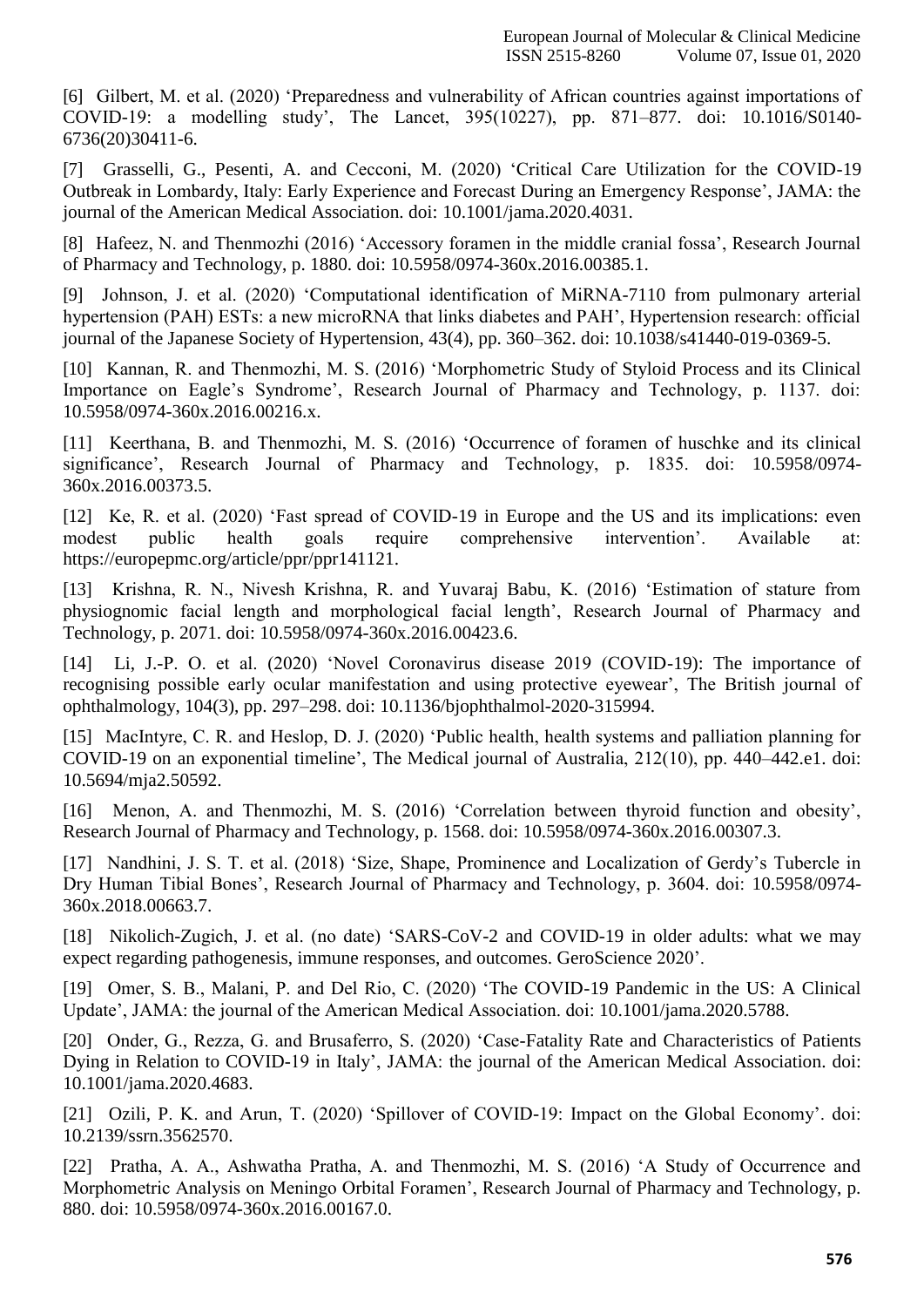[23] Rudan, I. (2020) 'A cascade of causes that led to the COVID-19 tragedy in Italy and in other [European Union countries", Journal of global health, 10\(1\), p. 010335. doi:](http://paperpile.com/b/7LG9TY/e3g2) [10.7189/jogh-10-010335.](http://paperpile.com/b/7LG9TY/e3g2)

[24] Saglietto, A. et al. (2020) 'COVID-19 in Europe: the Italian lesson', The Lancet, pp. 1110–1111. doi: [10.1016/S0140-6736\(20\)30690-5.](http://dx.doi.org/10.1016/S0140-6736(20)30690-5)

[25] Samuel, A. R. and Thenmozhi, M. S. (2015) 'Study of impaired vision due to Amblyopia', Research [Journal of Pharmacy and Technology, p. 912. doi:](http://paperpile.com/b/7LG9TY/H2fO) [10.5958/0974-360x.2015.00149.3](http://paperpile.com/b/7LG9TY/H2fO)[.](http://dx.doi.org/10.5958/0974-360x.2015.00149.3)

[26] Sekar, D. et al. (2019) 'Methylation-dependent circulating microRNA 510 in preeclampsia patients', [Hypertension research: official journal of the Japanese Society of Hypertension, 42\(10\), pp. 1647–1648.](http://paperpile.com/b/7LG9TY/uiwe) [doi: 10.1038/s41440-019-0269-8.](http://paperpile.com/b/7LG9TY/uiwe)

[27] [Seppan, P. et al. \(2018\) "Therapeutic potential of Mucuna pruriens \(Linn.\) on ageing induced damage](http://paperpile.com/b/7LG9TY/xPpe) [in dorsal nerve of the penis and its implication on erectile function: an experimental study using albino](http://paperpile.com/b/7LG9TY/xPpe) [rats", The aging male: the official journal of the International Society for the Study of the Aging Male, pp.](http://paperpile.com/b/7LG9TY/xPpe) [1–14. doi: 10.1080/13685538.2018.1439005](http://paperpile.com/b/7LG9TY/xPpe)[.](http://dx.doi.org/10.1080/13685538.2018.1439005)

[28] Sohrabi, C. et al. (2020) 'World [Health Organization declares global emergency: A review of the](http://paperpile.com/b/7LG9TY/fH45) 2019 novel coronavirus (COVID-19)', International journal of surgery , 76, pp. 71–76. doi: [10.1016/j.ijsu.2020.02.034.](http://dx.doi.org/10.1016/j.ijsu.2020.02.034)

[29] [Sriram, N., Thenmozhi and Yuvaraj, S. \(2015\) "Effects of Mobile Phone Radiation on Brain: A](http://paperpile.com/b/7LG9TY/Fovi) [questionnaire based study", Research Journal of Pharmacy and Technology, p. 867. doi:](http://paperpile.com/b/7LG9TY/Fovi) [10.5958/0974-](http://dx.doi.org/10.5958/0974-360x.2015.00142.0) [360x.2015.00142.0.](http://dx.doi.org/10.5958/0974-360x.2015.00142.0)

[30] [Subashri, A. and Thenmozhi, M. S. \(2016\) "Occipital Emissary Foramina in Human Adult Skull and](http://paperpile.com/b/7LG9TY/gnsm) [Their Clinical Implications", Research Journal of Pharmacy and Technology, p. 716. doi: 10.5958/0974-](http://paperpile.com/b/7LG9TY/gnsm) [360x.2016.00135.9](http://dx.doi.org/10.5958/0974-360x.2016.00135.9)[.](http://paperpile.com/b/7LG9TY/gnsm)

[31] [Thejeswar, E. P. and Thenmozhi, M. S. \(2015\) "Educational Research-iPad System vs Textbook](http://paperpile.com/b/7LG9TY/xcMV) [System", Research Journal of Pharmacy and Technology, p. 1158. doi:](http://paperpile.com/b/7LG9TY/xcMV) [10.5958/0974-360x.2015.00208.5](http://paperpile.com/b/7LG9TY/xcMV)[.](http://dx.doi.org/10.5958/0974-360x.2015.00208.5)

[32] Velavan, T. P. and Meyer, C. G. (2020) 'The COVID-19 epidemic', Tropical medicine & [international health: TM & IH, 25\(3\), pp. 278–280. doi:](http://paperpile.com/b/7LG9TY/1iSc) [10.1111/tmi.13383](http://paperpile.com/b/7LG9TY/1iSc)[.](http://dx.doi.org/10.1111/tmi.13383)



**Figure 1:** Shows the percentage distribution of responses for the awareness of COVID-19 pandemic raged in the states of America and Europe. A majority of participants, 80%, were aware of it (blue) and only 20% were not aware of it (red)**.**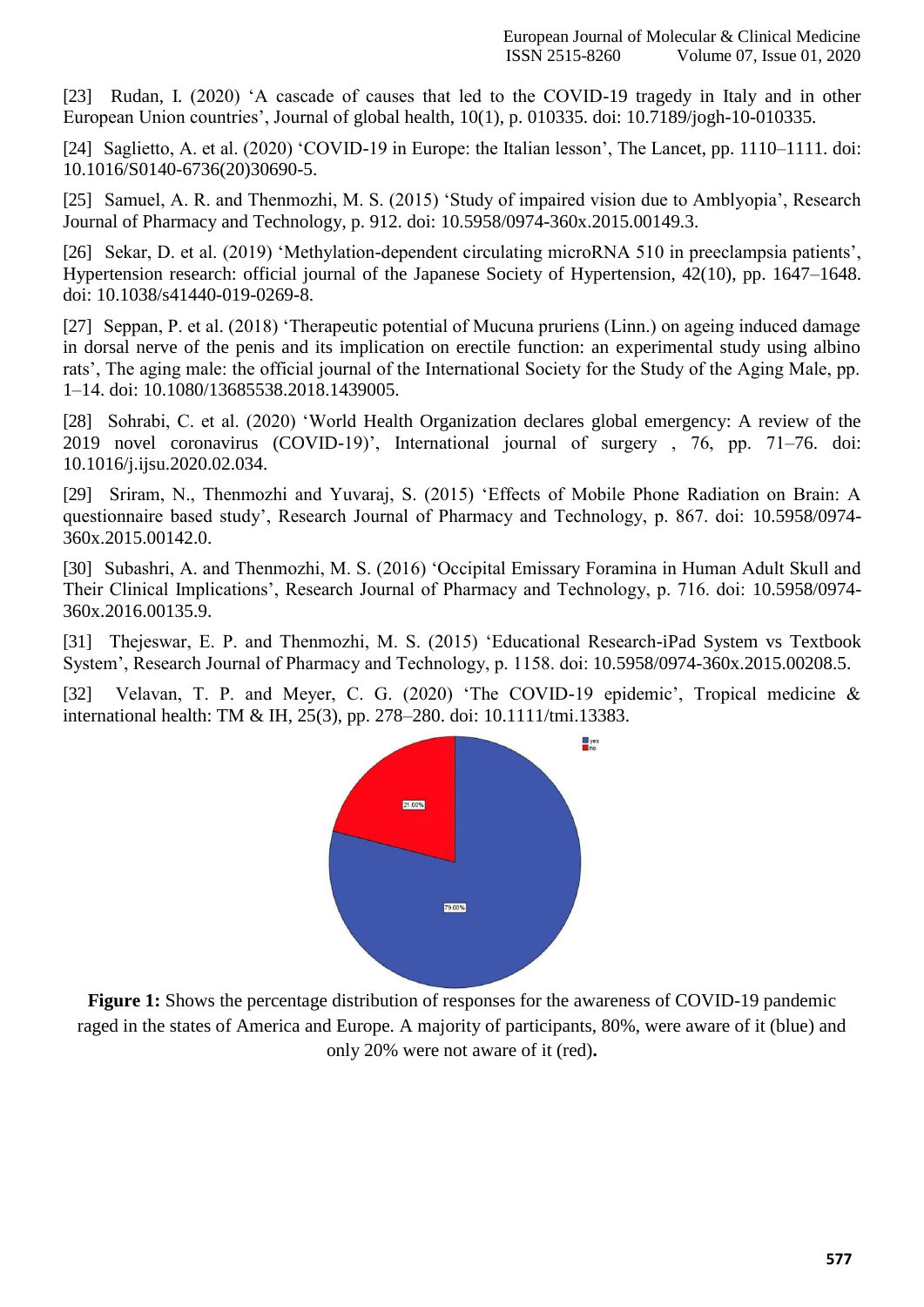

Figure 2: The percentage distribution of responses on America's limited capability measures to control the virus spread compared to other countries. A significant no of participants to about 71.4% were accepting it (blue), and 28.6% were not accepting (red) it**.**



**Figure 3:** The percentage distribution of responses about the spread of the infection being faster than the testing capacity - A total of 62.9% held an affirmative response (blue) for it, and 37.9% gave a negative



**Figure 4:** The percentage distribution of responses on the unevenness of public health services as a reason for the rapid spread of the virus. A vast majority of respondents to about 75.2% responded with a positive response (blue), and 24.8% with a negative response (red)**.**

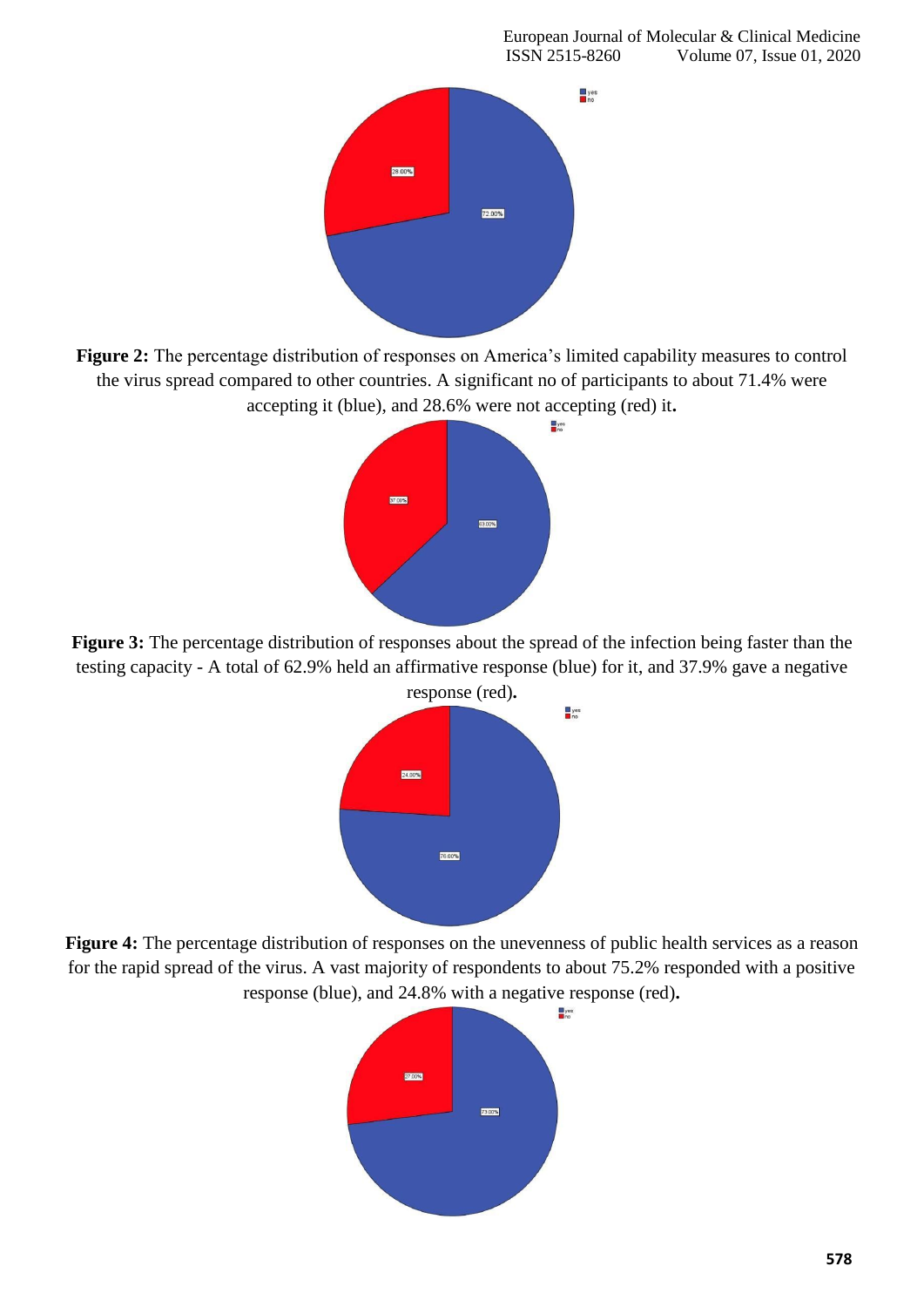**Figure 5:** The percentage distribution of responses of the participants on human and material resources which are not guaranteed during the pandemic -72.4% agreed that there is a lack of guarantee for human as well as material resources positive (blue) and 27.6% did not agree with the statement (red)**.**



Figure 6: Percentage distribution of responses about medical professionals were the most affected in America & Europe - A significant no. of 66.7% participants accepted it (blue), whereas 33.3% gave a negative response (red)**.**



**Figure 7:** Responses for the lack of sanitary material in the hospital for this kind of crisis which is the major cause - 80% of the participants agreed that the pandemic raged due to the lack of sanitary material in the hospital (blue) and 20% disagreed (red)**.**



Figure 8: Percentage distribution of responses about the awareness of pandemic spread in Spain & Italy -80% were aware of the spread (blue) and 20% were not aware (red)**.**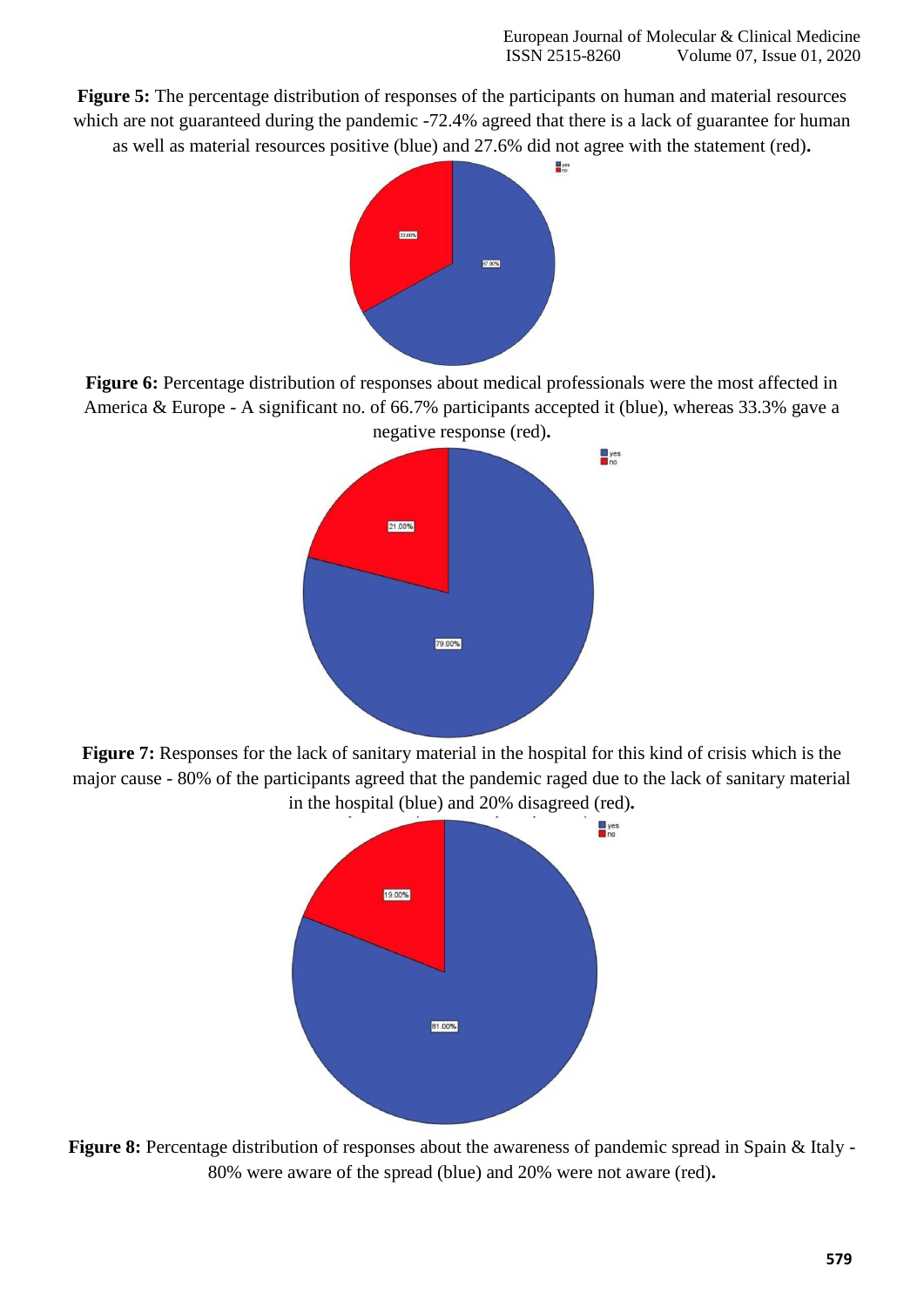

**Figure 9:** Responses for Spain that has elderly population who are more vulnerable to the infection - A vast majority of 79% gave a positive response (blue), and 21% gave a negative response (red)**.**



**Figure 10:** Responses about major gaps in Public Health Systems in the early detection of the virus - 76.2% of the participants say in response that the public health systems in Europe and America had major gaps in the early detection of the virus(blue), 23.8% responded that there were no major gaps in the system of detecting virus (red)**.**



**Figure 11:** Responses of countries that use PCR(Polymerase Chain Reaction) - majority of 83.8% participants responded that they were aware (blue), and 16.2% responded that they were not aware (red)**.**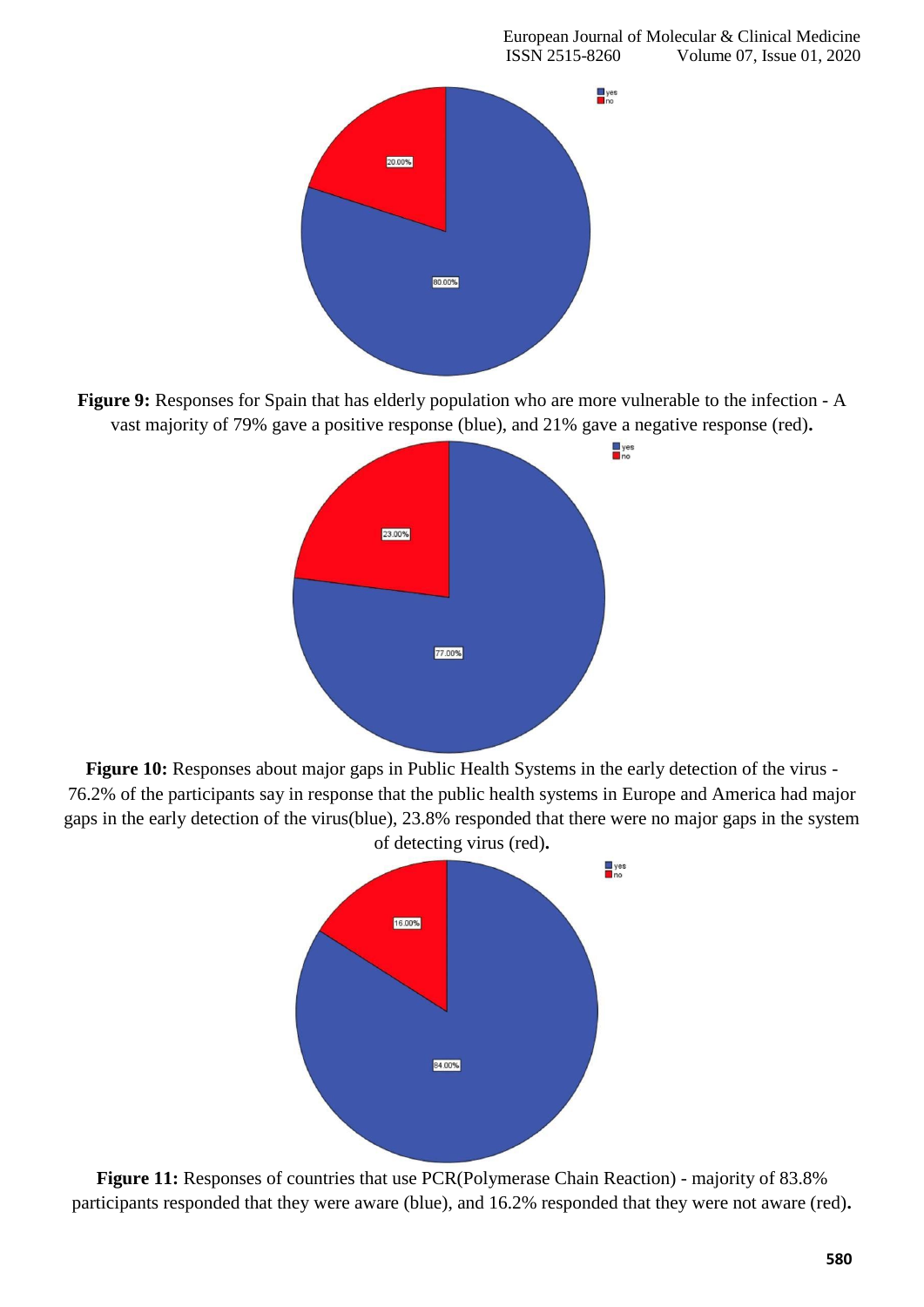

**Figure 12:** Responses for social distancing is the major procedure advised to combat the spread - 85.7% participants say in response that social distancing is very important in the battle against the coronavirus (blue), 14.3% participants responded negatively (red)**.**



**Figure 13:** Association between gender and knowledge on exponential spread of COVID-19 in Europe and America. X-axis represents Gender and Y - axis represents the number of participants who answered yes (blue) and no (red). Out of 79% of the participants who had answered yes, 43% constituted males and 36% constituted females. Out of 21% of the participants who answered no, 13% participants were male and 8% participants were female. Even though males are more aware than the females, an association to gender and knowledge under discussion was found to be not significant by Pearson chi square test (chi square value: 0.378, df-1, P value  $= 0.540$  at a confidence interval of 95%. Thus statistically the males and females have the same opinion and knowledge on exponential spread of COVID-19 in Europe and

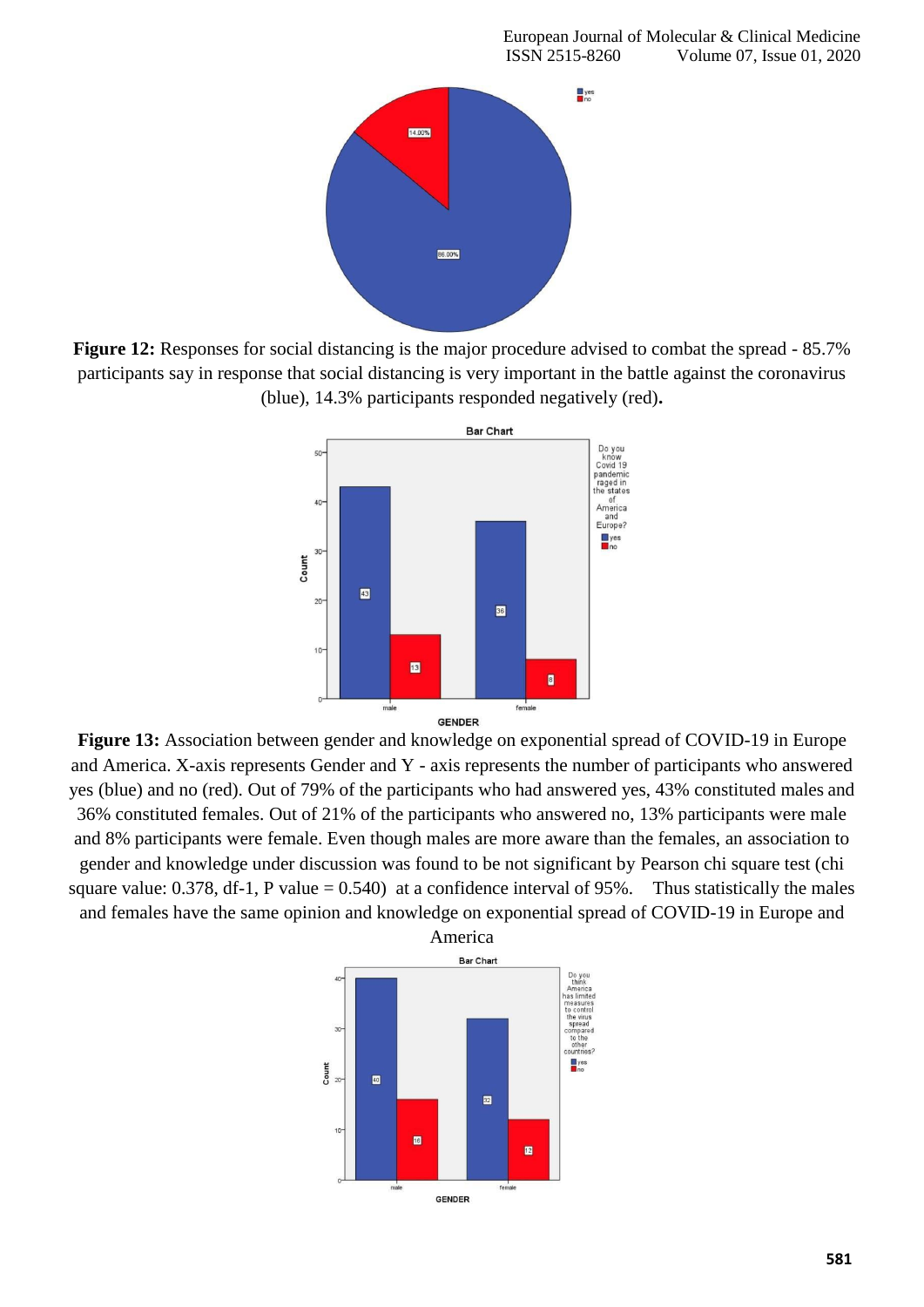**Figure 14:** Association between gender and knowledge on control measures in America. X-axis represents Gender and Y - axis represents the number of participants who answered yes (blue) and no (red). Out of 72% of the participants who had answered yes that they knew the control measures were limited in America, 40% constituted males and 32% constituted females. Out of 28% of the participants who answered no, 16% participants were male and 12% participants were female.Even though males seemed to be more aware than the females, an association to gender and knowledge under discussion was found to be not significant by Pearson chi square test ( chi square value: 0.021 , df-1, P value = 0.886 ) at a confidence interval of 95%. Thus statistically the males and females have the same opinion and knowledge on the lack of effective control measures in America.



**Figure 15:** Association between gender and knowledge on public health services in Europe and America. X-axis represents Gender and Y - axis represents the number of participants who answered yes (blue) and no (red). Out of 76% of the participants who had answered yes that they knew about the public health services in Europe and America, 39% constituted males and 37% constituted females. Out of 24% of the participants who answered no, 17% participants were male and 7% participants were female. Even though males seemed to be more aware than the females, an association to gender and knowledge under discussion was found to be not significant by Pearson chi square test ( chi square value: 2.820 , df-1, P value = 0.093 ) at a confidence interval of 95% claiming no gender based bias on the perception of lack of effective control measures in America.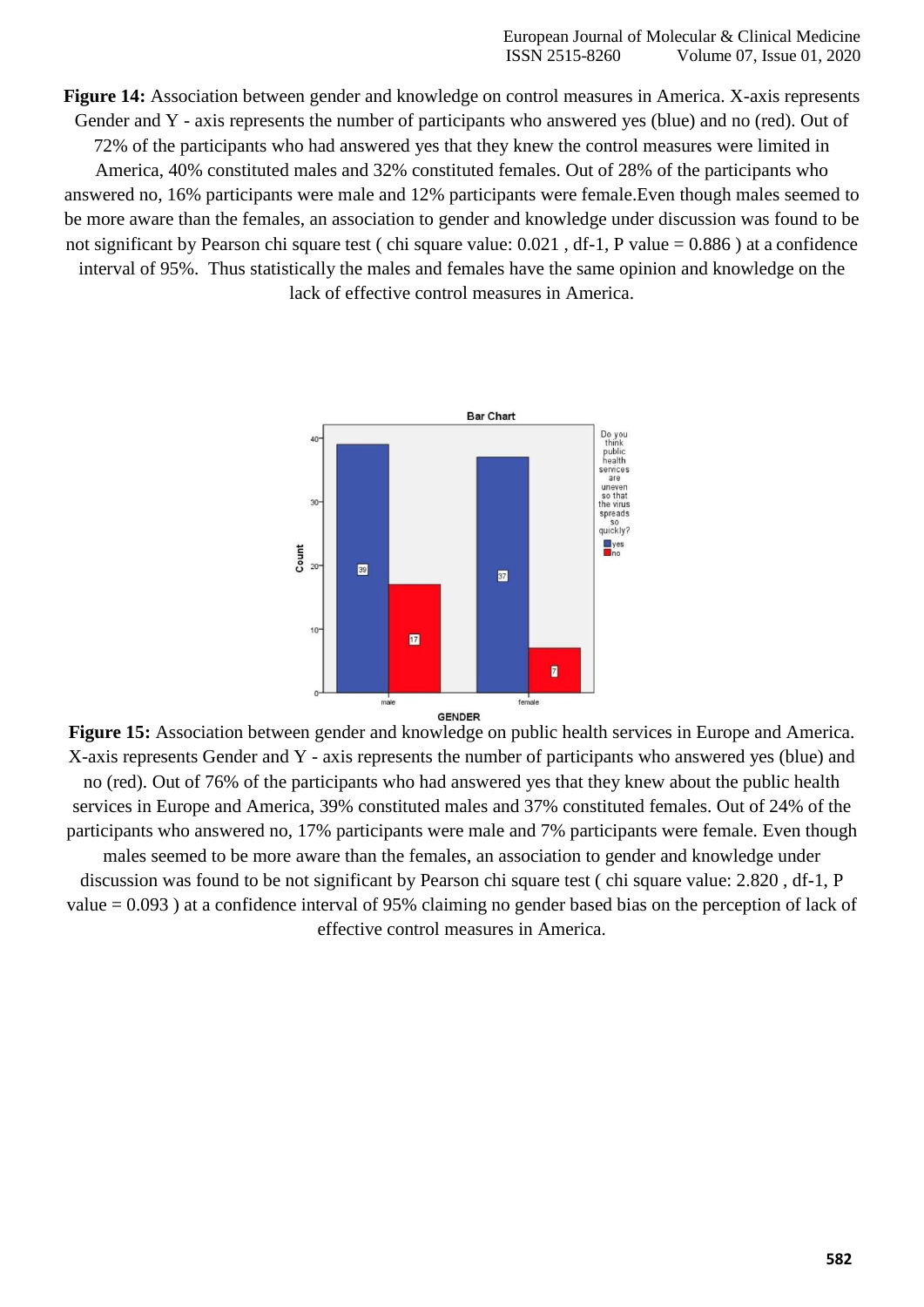

**Figure 16:** Association between gender and knowledge on medical professionals in Europe and America. X-axis represents Gender and Y - axis represents the number of participants who answered yes (blue) and no (red). Out of 67% of the participants who had answered yes that they knew about the medical professionals in Europe and America, 37% constituted males and 30% constituted females. Out of 33% of the participants who answered no, 19% participants were male and 14% participants were female. Even though males seemed to be more aware than the females, an association to gender and knowledge under discussion was found to be not significant by Pearson chi square test ( chi square value: 0.050 , df-1, P value = 0.824 ) at a confidence interval of 95% and it can be assumed males and females are equally aware about their knowledge on the affected status of medical professionals in Europe and America.



**GENDER** 

**Figure 17:** Association between gender and knowledge on pandemic spread in Spain and Italy. X-axis represents Gender and Y - axis represents the number of participants who answered yes (blue) and no (red). Out of 81% of the participants who had answered yes that they knew about the medical professionals in Europe and America, 44% constituted males and 37% constituted females. Out of 19% of the participants who answered no, 12% participants were male and 7% participants were female. Even though males seemed to be more aware than the females, there is no statistical difference between the